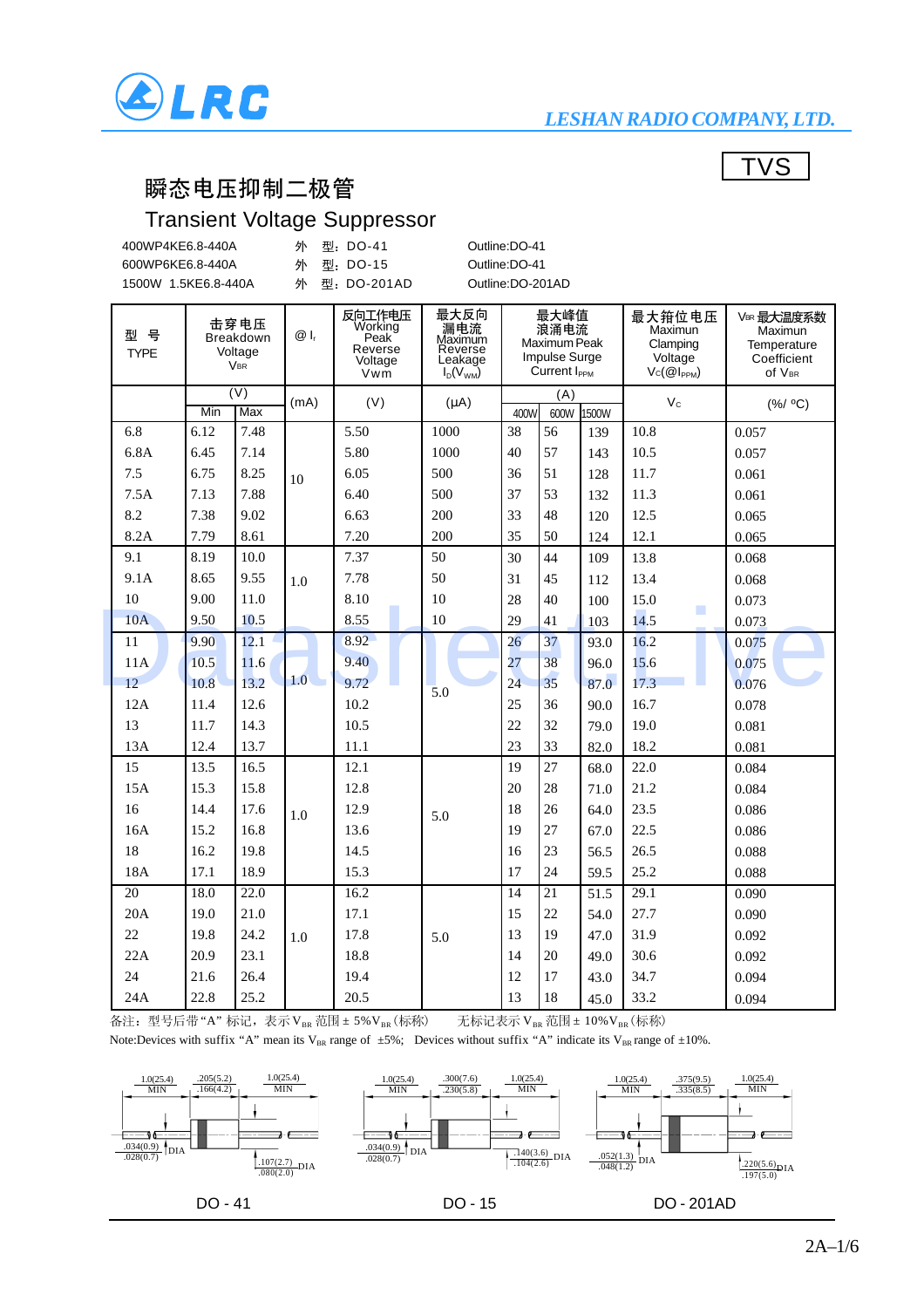

### 瞬态电压抑制二极管(TVS)

#### Transient Voltage Suppressor(TVS)

|                  |                     |                                                   |      |      | Transient Voltage Suppressor(TVS) |           |                  |          |                                                        |                                                               |          |                                                                           |  |                                                                      |                                                               |
|------------------|---------------------|---------------------------------------------------|------|------|-----------------------------------|-----------|------------------|----------|--------------------------------------------------------|---------------------------------------------------------------|----------|---------------------------------------------------------------------------|--|----------------------------------------------------------------------|---------------------------------------------------------------|
| 400WP4KE6.8-440A |                     |                                                   |      | 外    | 型: DO-41                          |           | Outline:DO-41    |          |                                                        |                                                               |          |                                                                           |  |                                                                      |                                                               |
| 600WP6KE6.8-440A |                     |                                                   |      | 外    | 型: DO-15                          |           | Outline:DO-41    |          |                                                        |                                                               |          |                                                                           |  |                                                                      |                                                               |
|                  | 1500W 1.5KE6.8-440A |                                                   |      | 外    | 型: DO-201AD                       |           | Outline:DO-201AD |          |                                                        |                                                               |          |                                                                           |  |                                                                      |                                                               |
|                  |                     |                                                   |      |      |                                   |           |                  |          |                                                        |                                                               |          |                                                                           |  |                                                                      |                                                               |
|                  | 型 号<br><b>TYPE</b>  | 击穿电压<br><b>Breakdown</b><br>Voltage<br><b>VBR</b> |      |      |                                   |           |                  | $@I_{r}$ | 反向工作电压<br>Working<br>Peak<br>Reverse<br>Voltage<br>Vwm | 最大反向<br>漏电流<br>Maximum<br>Reverse<br>Leakage<br>$I_D(V_{WM})$ |          | 最大峰值<br>浪涌电流<br>Maximum Peak<br>Impulse Surge<br>Current I <sub>PPM</sub> |  | 最大箝位电压<br>Maximun<br>Clamping<br>Voltage<br>$Vc(\mathcal{Q}I_{PPM})$ | VBR 最大温度系数<br>Maximun<br>Temperature<br>Coefficient<br>Of VBR |
|                  |                     |                                                   | (V)  | (mA) | (V)                               | $(\mu A)$ |                  | (A)      |                                                        | $V_c$                                                         | (% / OC) |                                                                           |  |                                                                      |                                                               |
|                  |                     | Min                                               | Max  |      |                                   |           | 400W             | 600W     | 500W                                                   |                                                               |          |                                                                           |  |                                                                      |                                                               |
|                  | 27                  | 24.3                                              | 29.7 |      | 21.8                              |           | 11               | 15.0     | 38.5                                                   | 39.1                                                          | 0.096    |                                                                           |  |                                                                      |                                                               |
|                  | 27A                 | 25.7                                              | 28.4 |      | 23.1                              |           | 11.2             | 16.0     | 40.0                                                   | 37.5                                                          | 0.096    |                                                                           |  |                                                                      |                                                               |
|                  | 30                  | 27.0                                              | 33.0 | 1.0  | 24.3                              | 5.0       | 10               | 14.0     | 34.5                                                   | 43.5                                                          | 0.097    |                                                                           |  |                                                                      |                                                               |
|                  | 30A                 | 28.5                                              | 31.5 |      | 25.6                              |           | 10               | 14.4     | 36.0                                                   | 41.4                                                          | 0.097    |                                                                           |  |                                                                      |                                                               |
|                  | 33                  | 29.7                                              | 36.3 |      | 26.8                              |           | 9.0              | 12.6     | 31.5                                                   | 47.7                                                          | 0.098    |                                                                           |  |                                                                      |                                                               |
|                  | 33A                 | 31.4                                              | 31.7 |      | 28.2                              |           | 8.0              | 13.2     | 33.0                                                   | 45.7                                                          | 0.098    |                                                                           |  |                                                                      |                                                               |
|                  | 36                  | 32.4                                              | 39.6 |      | 29.1                              |           | 8.0              | 11.6     | 29.0                                                   | 52.0                                                          | 0.099    |                                                                           |  |                                                                      |                                                               |
|                  | 36A                 | 34.2                                              | 37.8 |      | 30.8                              |           | 8.4              | 12.0     | 30.0                                                   | 49.9                                                          | 0.099    |                                                                           |  |                                                                      |                                                               |
|                  | 39                  | 35.1                                              | 42.9 | 1.0  | 31.6                              | 5.0       | 7.4              | 10.6     | 26.5                                                   | 56.4                                                          | 0.100    |                                                                           |  |                                                                      |                                                               |
|                  | 39A                 | 37.1                                              | 41.0 |      | 33.3                              |           | 7.8              | 11.2     | 28.0                                                   | 53.9                                                          | 0.100    |                                                                           |  |                                                                      |                                                               |
|                  | 43                  | 38.7                                              | 47.3 |      | 34.8                              |           | 6.8              | 9.6      | 24.0                                                   | 61.9                                                          | 0.101    |                                                                           |  |                                                                      |                                                               |
|                  | 43A                 | 40.9                                              | 45.2 |      | 36.8                              |           | 7.1              | 10.1     | 25.3                                                   | 59.3                                                          | 0.101    |                                                                           |  |                                                                      |                                                               |
|                  | 47                  | 42.3                                              | 51.7 |      | 38.1                              |           | 6.2              | 8.9      | 22.2                                                   | 67.8                                                          | 0.101    |                                                                           |  |                                                                      |                                                               |
|                  | 47A                 | 44.7                                              | 49.4 |      | 40.2                              |           | 5.0              | 9.3      | 23.2                                                   | 64.8                                                          | 0.101    |                                                                           |  |                                                                      |                                                               |
|                  | 51                  | 45.9                                              | 56.1 | 1.0  | 41.3                              | 5.0       | 5.7              | 8.2      | 20.4                                                   | 73.5                                                          | 0.102    |                                                                           |  |                                                                      |                                                               |
|                  | 51A                 | 48.5                                              | 53.6 |      | 43.6                              |           | 6.0              | 8.6      | 21.4                                                   | 70.1                                                          | 0.102    |                                                                           |  |                                                                      |                                                               |
|                  | 56                  | 50.4                                              | 61.6 |      | 45.4                              |           | 5.2              | 7.4      | 18.6                                                   | 80.5                                                          | 0.103    |                                                                           |  |                                                                      |                                                               |

各注: 型号后带"A"标记,表示VBR范围±5%VBR(标称) 无标记表示VBR范围±10%VBR(标称)

Note:Devices with suffix "A" mean its V<sub>BR</sub> range of  $\pm 5\%$ ; Devices without suffix "A" indicate its V<sub>BR</sub> range of  $\pm 10\%$ .

47.8 50.2 53.0 58.1 58.1 60.7 64.1

 $1.0 \quad$   $38.1 \quad$   $5.0$ 



5.5 4.7 5.0 4.3 4.6 3.9 4.1

7.8 6.8 7.1 6.1 6.5 5.5 5.8 19.5 16.9 17.7 15.3 16.3 13.9 14.6

77.0 89.0 85.0 92.0 92.0 108 103

0.103 0.104 0.104 0.104 0.104 0.105 0.105

DO - 41

56A 62 62A 68 68A 75 75A

53.2 55.8 58.9 61.2 64.6 67.5 71.3 58.8 68.2 65.1 74.8 71.4 82.5 78.8



DO - 201AD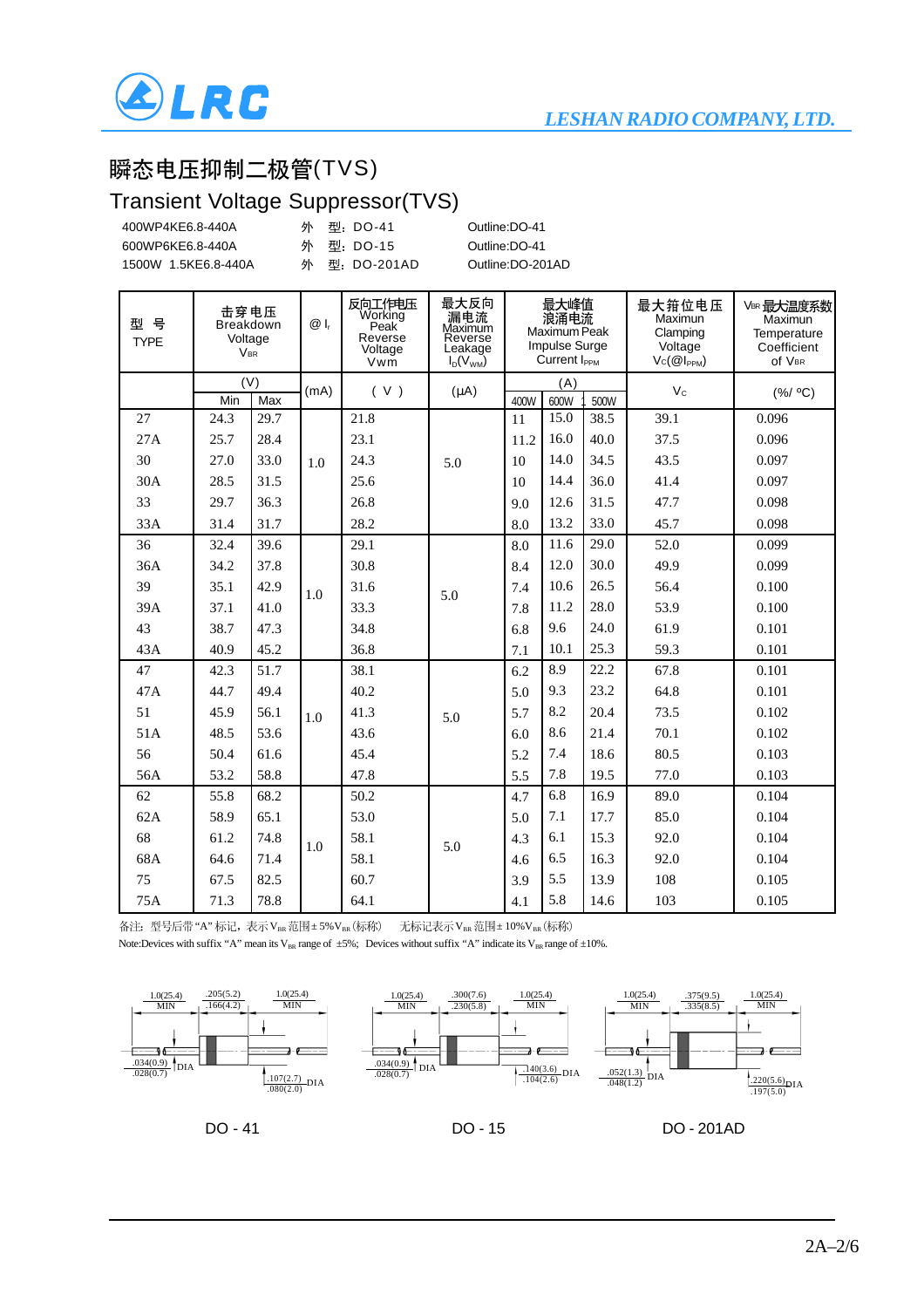

### 瞬态电压抑制二极管(TVS)

### Transient Voltage Suppressor(TVS)

| 400WP4KE6.8-440A    | 外 型: DO-41 | Outline:DO-41                  |
|---------------------|------------|--------------------------------|
| 600WP6KE6.8-440A    | 外 型:DO-15  | Outline:DO-41                  |
| 1500W 1.5KE6.8-440A |            | 外 型: DO-201AD Outline:DO-201AD |

| 型<br>뮥<br><b>TYPE</b> | 击穿电压<br>Breakdown<br>Voltage<br><b>VBR</b> |            | $@I_r$ | 反向工作电压<br>Working<br>Peak <sup>'</sup><br>Reverse<br>Voltage<br>Vwm | 最大反向<br>漏电流<br>Maximum<br>Reverse<br>Leakage<br>$I_D(V_{WM})$ | 最大峰值<br>浪涌电流<br>Maximum Peak<br><b>Impulse Surge</b><br>Current I <sub>PPM</sub> |                  | 最大箝位电压<br>Maximun<br>Clamping<br>Voltage<br>$Vc(\mathcal{Q} _{PPM})$ | VBR 最大温度系数<br>Maximun<br>Temperature<br>Coefficient<br>Of VBR |          |
|-----------------------|--------------------------------------------|------------|--------|---------------------------------------------------------------------|---------------------------------------------------------------|----------------------------------------------------------------------------------|------------------|----------------------------------------------------------------------|---------------------------------------------------------------|----------|
|                       | Min                                        | (V)<br>Max | (mA)   | (V)                                                                 | $(\mu A)$                                                     | 400W                                                                             | (A)<br>600W      | 1500W                                                                | $V_c$                                                         | (% / OC) |
| 82                    | 73.8                                       | 90.2       |        | 66.4                                                                |                                                               | 3.6                                                                              | 5.1              | 12.7                                                                 | 118                                                           | 0.105    |
| 82A                   | 77.9                                       | 86.1       |        | 70.1                                                                |                                                               | 3.7                                                                              | 5.3              | 13.3                                                                 | 113                                                           |          |
| 91                    | 81.9                                       | 100        | 1.0    | 73.7                                                                | 5.0                                                           | 3.2                                                                              | 4.5              | 11.4                                                                 | 131                                                           |          |
| 91A                   | 86.5                                       | 95.5       |        | 77.8                                                                |                                                               | 3.4                                                                              | 4.8              | 12.0                                                                 | 125                                                           | 0.106    |
| 100                   | 90.0                                       | 110        |        | 81.0                                                                |                                                               | 2.9                                                                              | 4.2              | 10.4                                                                 | 144                                                           |          |
| 100A                  | 95.0                                       | 105        |        | 85.5                                                                |                                                               | 3.1                                                                              | 4.4              | 11.0                                                                 | 137                                                           |          |
| 110                   | 99.0                                       | 121        |        | 89.2<br>94.0                                                        |                                                               | 2.7<br>2.8                                                                       | $\overline{3.8}$ | 9.5<br>9.9                                                           | 158<br>152                                                    |          |
| 110A<br>120           | 105                                        | 116<br>132 | 1.0    | 97.2                                                                | 5.0                                                           | 2.4                                                                              | 4.0<br>3.5       | 8.7                                                                  | 173                                                           |          |
| 120A                  | 108<br>114                                 | 126        |        | 102                                                                 |                                                               | 2.5                                                                              | 3.6              | 9.1                                                                  | 165                                                           | 0.107    |
| 130                   | 117                                        | 143        |        | 105                                                                 |                                                               | 2.2                                                                              | 3.2              | 8.0                                                                  | 187                                                           |          |
| 130A                  | 124                                        | 137        |        | 111                                                                 |                                                               | 2.3                                                                              | 3.3              | 8.4                                                                  | 179                                                           |          |
| 150                   | 135                                        | 165        |        | 121                                                                 |                                                               | 2.0                                                                              | 2.8              | $\overline{7.0}$                                                     | $\overline{215}$                                              |          |
| 150A                  | 143                                        | 158        |        | 128                                                                 |                                                               | 2.0                                                                              | 2.9              | 7.2                                                                  | 207                                                           |          |
| 160                   | 144                                        | 176        |        | 130                                                                 |                                                               | 1.8                                                                              | 2.6              | 6.5                                                                  | 230                                                           |          |
| 160A                  | 152                                        | 168        | 1.0    | 136                                                                 | 5.0                                                           | 1.9                                                                              | 2.7              | 6.8                                                                  | 219                                                           |          |
| 170                   | 153                                        | 187        |        | 138                                                                 |                                                               | 1.7                                                                              | 2.5              | 6.2                                                                  | 244                                                           |          |
| 170A                  | 162                                        | 179        |        | 145                                                                 |                                                               | 1.8                                                                              | 2.6              | 6.4                                                                  | 234                                                           |          |
| 180                   | 162                                        | 198        |        | 146                                                                 |                                                               | 1.6                                                                              | 2.3              | 5.8                                                                  | 258                                                           | 0.108    |
| 180A                  | 171                                        | 189        |        | 154                                                                 |                                                               | 1.7                                                                              | 2.4              | 6.1                                                                  | 246                                                           |          |
| 200                   | 180                                        | 220        | 1.0    | 162                                                                 | 5.0                                                           | 1.5                                                                              | 2.1              | 5.2                                                                  | 287                                                           |          |
| 200A                  | 190                                        | 210        |        | 171                                                                 |                                                               | 1.53                                                                             | 2.2              | 5.5                                                                  | 274                                                           |          |
| 220                   | 198                                        | 242        |        | 175                                                                 |                                                               | 1.16                                                                             | 1.75             | 4.3                                                                  | 344                                                           |          |
| 220A                  | 209                                        | 231        |        | 185                                                                 |                                                               | 1.22                                                                             | 1.83             | 4.6                                                                  | 328                                                           |          |
| 250                   | 225                                        | 275        |        | 202                                                                 |                                                               | 1.11                                                                             | 1.67             | $\overline{5.0}$                                                     | 360                                                           |          |
| 250A                  | 237                                        | 267        |        | 214                                                                 |                                                               | 1.16                                                                             | 1.75             | 5.0                                                                  | 344                                                           |          |
| 300                   | 270                                        | 330        | 1.0    | 243                                                                 | 5.0                                                           | 0.93                                                                             | 1.40             | 5.0                                                                  | 430                                                           |          |
| 300A                  | 285                                        | 315        |        | 256                                                                 |                                                               | 0.97                                                                             | 1.45             | 5.0                                                                  | 414                                                           |          |
| 350                   | 315                                        | 385        |        | 284                                                                 |                                                               | 0.79                                                                             | 1.20             | 4.0                                                                  | 504                                                           |          |
| 350A                  | 332                                        | 368        |        | 300                                                                 |                                                               | 0.83                                                                             | 1.25             | 4.0                                                                  | 482                                                           | 0.110    |
| 400                   | 360                                        | 440        |        | 324                                                                 |                                                               | 0.70                                                                             | 1.05             | 4.0                                                                  | 574                                                           |          |
| 400A                  | 380                                        | 420        | 1.0    | 342                                                                 | 5.0                                                           | 0.73                                                                             | 1.10             | 4.0                                                                  | 548                                                           |          |
| 440                   | 396                                        | 484        |        | 356                                                                 |                                                               | 0.95                                                                             | 0.95             | 2.38                                                                 | 631                                                           |          |
| 440A                  | 418                                        | 462        |        | 376                                                                 |                                                               | 1.0                                                                              | 1.0              | 2.50                                                                 | 602                                                           |          |

备注: 型号后带"A"标记,表示VBR 范围 ± 5%VBR (标称)<br>
无标记表示VBR 范围 ± 10%VBR (标称) Note:Devices with suffix "A" mean its V<sub>BR</sub> range of  $\pm 5\%$ ; Devices without suffix "A" indicate its V<sub>BR</sub> range of  $\pm 10\%$ .

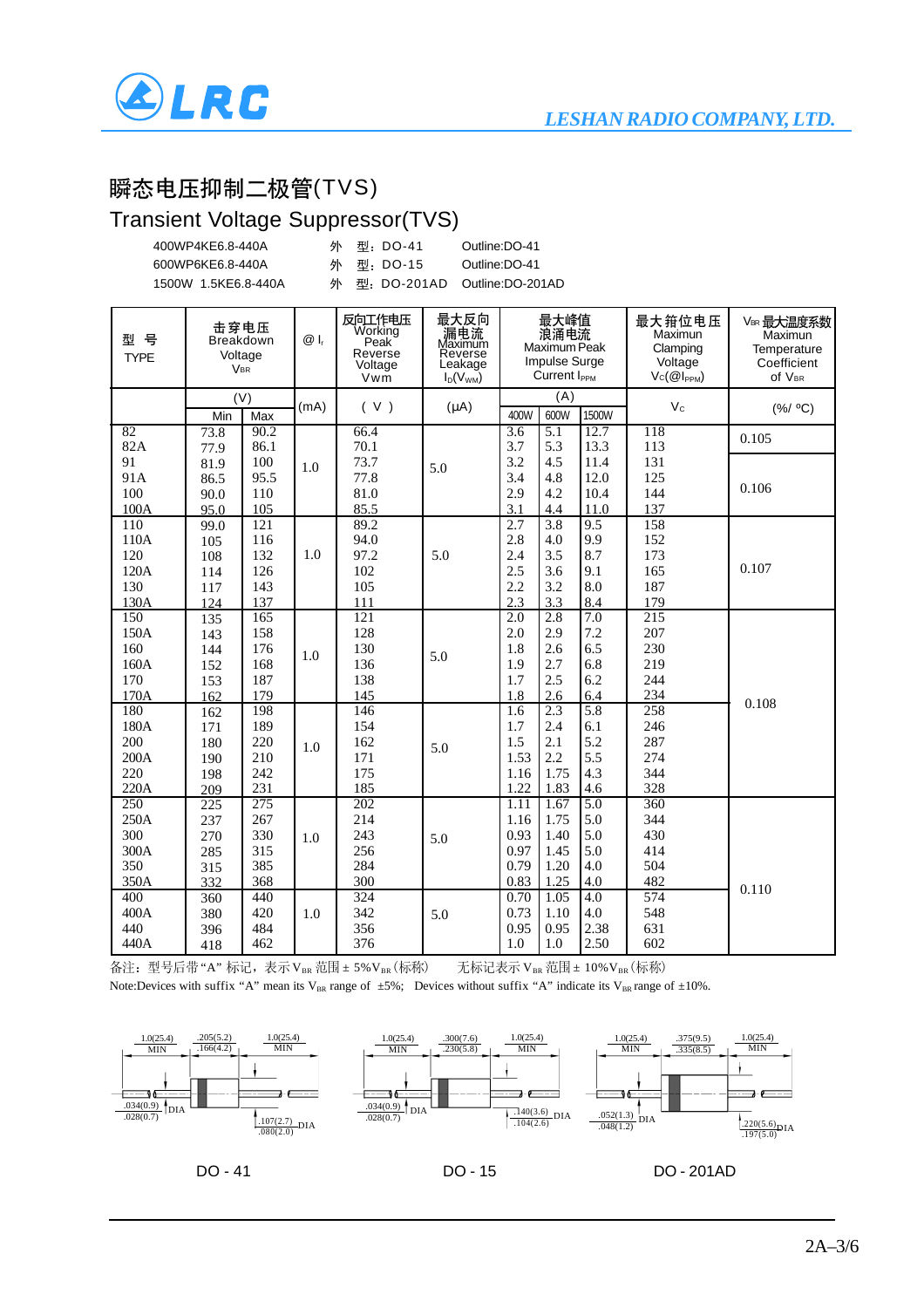

# 瞬态电压抑制二极管(TVS)

Transient Voltage Suppressor(TVS)

500W SA5.0-SA170A DO-15 Outline:DO-

| 15                                                        |                                                              |                                      |      |                                                        |                                                               |                                                                                  |                                                                      |                                                               |
|-----------------------------------------------------------|--------------------------------------------------------------|--------------------------------------|------|--------------------------------------------------------|---------------------------------------------------------------|----------------------------------------------------------------------------------|----------------------------------------------------------------------|---------------------------------------------------------------|
| 뮥<br>型<br><b>TYPE</b>                                     | 击穿电压<br><b>Breakdown</b><br>Voltage<br><b>V<sub>BR</sub></b> |                                      | @ I, | 反向工作电压<br>Working<br>Peak<br>Reverse<br>Voltage<br>Vwm | 最大反向<br>漏电流<br>Maximum<br>Reverse<br>Leakage<br>$I_D(V_{WM})$ | 最大峰值<br>浪涌电流<br>Maximum Peak<br><b>Impulse Surge</b><br>Current I <sub>ppM</sub> | 最大箝位电压<br>Maximun<br>Clamping<br>Voltage<br>$Vc(\mathcal{Q}I_{PPM})$ | VBR 最大温度系数<br>Maximun<br>Temperature<br>Coefficient<br>Of VBR |
|                                                           | Min                                                          | (V)<br>Max                           | (mA) | (V)                                                    | $(\mu A)$                                                     | (A)                                                                              | $V_c$                                                                | (% / OC)                                                      |
| SA5.0<br><b>SA5.0A</b><br>SA6.0<br><b>SA6.0A</b><br>SA6.5 | 6.40<br>6.40<br>6.67<br>6.67<br>7.22                         | 7.30<br>7.00<br>8.15<br>7.37<br>8.82 | 10   | 5.0<br>5.0<br>6.0<br>6.0<br>6.5                        | 600                                                           | 52.0<br>54.3<br>43.9<br>48.5<br>40.7                                             | 9.60<br>9.20<br>11.4<br>10.3<br>12.3                                 | 5.0<br>5.0<br>5.0<br>5.0<br>5.0                               |
| <b>SA6.5A</b><br>SA7.0<br><b>SA7.0A</b>                   | 7.22<br>7.78<br>7.78                                         | 7.98<br>9.51<br>8.60                 |      | 6.5<br>7.0<br>7.0                                      | 400<br>150                                                    | 44.7<br>37.8<br>41.7                                                             | 11.2<br>13.3<br>12.0                                                 | 5.0<br>6.0<br>6.0                                             |
| SA7.5<br>SA7.5A                                           | 8.33<br>8.33                                                 | 10.2<br>9.21                         |      | 7.5<br>7.5                                             | 50                                                            | 35.0<br>38.8<br>33.3                                                             | 14.3<br>12.9                                                         | 7.0<br>7.0                                                    |
| SA8.0<br><b>SA8.0A</b><br>SA8.5                           | 8.89<br>8.89<br>9.44                                         | 10.9<br>9.83<br>11.5                 | 1.0  | 8.0<br>8.0<br>8.5                                      | 25                                                            | 36.7<br>31.4                                                                     | 15.0<br>13.6<br>15.9                                                 | 7.0<br>7.0<br>8.0                                             |
| <b>SA8.5A</b><br>SA9.0                                    | 9.44<br>10.0                                                 | 10.4<br>12.2                         |      | 8.5<br>9.0                                             | 10<br>5.0                                                     | 34.7<br>29.5                                                                     | 14.4<br>16.9                                                         | 8.0<br>9.0                                                    |
| <b>SA9.0A</b><br><b>SA10</b>                              | 10.0<br>11.1                                                 | 11.1<br>13.6                         |      | 9.0<br>10.0                                            |                                                               | 32.5<br>26.6                                                                     | 15.4<br>18.8                                                         | 9.0<br>10.0                                                   |
| SA10A<br><b>SA11</b><br>SA11A                             | 11.1<br>12.2<br>12.2                                         | 12.3<br>14.9<br>13.5                 |      | 10.0<br>11.0<br>11.0                                   |                                                               | 29.4<br>24.9<br>27.4                                                             | 17.0<br>20.1<br>18.2                                                 | 10.0<br>11.0<br>11.0                                          |
| <b>SA12</b><br>SA12A<br><b>SA13</b>                       | 13.3<br>13.3<br>14.4                                         | 16.3<br>14.7<br>17.6                 | 1.0  | 12.0<br>12.0<br>13.0                                   | 1.0                                                           | 22.7<br>25.1<br>21.0                                                             | 22.0<br>19.1<br>23.8                                                 | 12.0<br>12.0<br>13.0                                          |
| SA13A<br><b>SA14</b>                                      | 14.4<br>15.6                                                 | 15.9<br>19.1                         |      | 13.0<br>14.0                                           |                                                               | 23.2<br>19.4                                                                     | 21.5<br>25.8                                                         | 13.0<br>14.0                                                  |
| SA <sub>14</sub> A<br><b>SA15</b><br>SA15A                | 15.6<br>16.7<br>16.7                                         | 17.2<br>20.4<br>18.5                 | 1.0  | 14.0<br>15.0<br>15.0                                   | 1.0                                                           | 21.5<br>18.8<br>20.6                                                             | 23.2<br>26.9<br>24.4                                                 | 14.0<br>16.0<br>16.0                                          |
| SA16<br>SA16A<br><b>SA17</b>                              | 17.8<br>17.8<br>18.9                                         | 21.8<br>19.7<br>23.1                 |      | 16.0<br>16.0<br>17.0                                   |                                                               | 17.6<br>17.6<br>16.4                                                             | 28.8<br>26.0<br>30.5                                                 | 19.0<br>17.0<br>20.0                                          |
| SA17A                                                     | 18.9                                                         | 20.9                                 |      | 17.0                                                   |                                                               | 16.1                                                                             | 27.6                                                                 | 19.0                                                          |

备注: 型号后带 "A" 标记, 表示 V<sub>BR</sub> 范围 ± 5% V<sub>BR</sub> (标称)<br>
无标记表示 V<sub>BR</sub> 范围 ± 10% V<sub>BR</sub> (标称)



DO - 15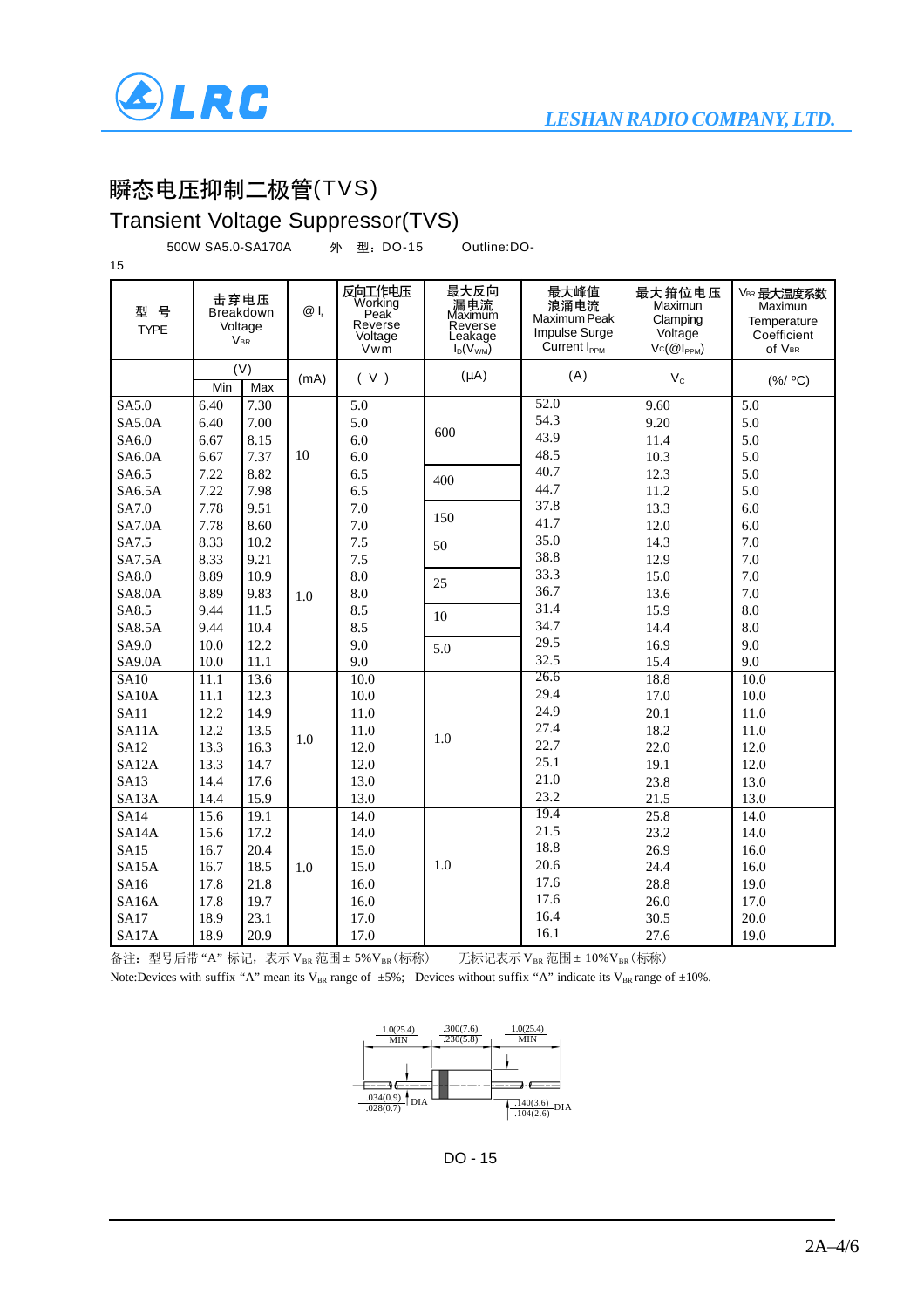

# 瞬态电压抑制二极管 (TVS)

#### Transient Voltage Suppressor (TVS)

500W SA5.0-SA170A 外 型: DO-15 Outline:DO-15

| 뮥<br>型<br><b>TYPE</b> | 击穿电压<br><b>Breakdown</b><br>Voltage<br><b>VBR</b> |      | $@I_r$ | 反向工作电压<br>Working<br>Peak <sup>'</sup><br>Reverse<br>Voltage<br>Vwm | 最大反向<br>漏电流<br>Maximum<br>Reverse<br>Leakage<br>$I_D(V_{WM})$ | 最大峰值<br>浪涌电流<br>Maximum Peak<br><b>Impulse Surge</b><br>Current I <sub>PPM</sub> | 最大箝位电压<br>Maximun<br>Clamping<br>Voltage<br>$Vc(@I_{PPM})$ | VBR 最大温度系数<br>Maximun<br>Temperature<br>Coefficient<br>Of VBR |
|-----------------------|---------------------------------------------------|------|--------|---------------------------------------------------------------------|---------------------------------------------------------------|----------------------------------------------------------------------------------|------------------------------------------------------------|---------------------------------------------------------------|
|                       | (V)<br>Min                                        | Max  | (mA)   | (V)                                                                 | $(\mu A)$                                                     | (A)                                                                              | $V_{\rm C}$                                                | (% / OC)                                                      |
| <b>SA18</b>           | 20.0                                              | 24.4 |        | 18.0                                                                |                                                               | 15.5                                                                             | 32.2                                                       | 21.0                                                          |
| SA18A                 | 20.0                                              | 22.1 |        | 18.0                                                                |                                                               | 17.2                                                                             | 29.2                                                       | 20.0                                                          |
| <b>SA20</b>           | 22.2                                              | 27.1 | 1.0    | 20.0                                                                | 1.0                                                           | 13.9                                                                             | 35.8                                                       | 25.0                                                          |
| SA <sub>20</sub> A    | 22.2                                              | 24.5 |        | 20.0                                                                |                                                               | 15.4                                                                             | 32.4                                                       | 23.0                                                          |
| <b>SA22</b>           | 24.4                                              | 29.8 |        | 22.0                                                                |                                                               | 12.7                                                                             | 39.4                                                       | 28.0                                                          |
| SA <sub>22</sub> A    | 24.4                                              | 26.9 |        | 22.0                                                                |                                                               | 14.1                                                                             | 35.5                                                       | 25.0                                                          |
| <b>SA24</b>           | 26.7                                              | 32.6 |        | 24.0                                                                |                                                               | 11.6                                                                             | 43.0                                                       | 31.0                                                          |
| SA <sub>24</sub> A    | 26.7                                              | 29.5 |        | 24.0                                                                |                                                               | 12.8                                                                             | 38.9                                                       | 28.0                                                          |
| SA26                  | 28.9                                              | 35.3 | 1.0    | 26.0                                                                | 1.0                                                           | 10.7                                                                             | 46.6                                                       | 31.0                                                          |
| <b>SA26A</b>          | 28.9                                              | 31.9 |        | 26.0                                                                |                                                               | 11.9                                                                             | 42.1                                                       | 30.0                                                          |
| <b>SA28</b>           | 31.1                                              | 38.0 |        | 28.0                                                                |                                                               | 9.9                                                                              | 50.1                                                       | 35.0                                                          |
| SA <sub>28</sub> A    | 31.1                                              | 34.4 |        | 28.0                                                                |                                                               | 11.0                                                                             | 45.4                                                       | 31.0                                                          |
| <b>SA30</b>           | 33.3                                              | 40.7 |        | 30.0                                                                |                                                               | 9.3                                                                              | 53.5                                                       | 39.0                                                          |
| SA30A                 | 33.3                                              | 36.8 |        | 30.0                                                                |                                                               | 10.3                                                                             | 48.4                                                       | 36.0                                                          |
| <b>SA33</b>           | 36.7                                              | 44.9 | 1.0    | 33.0                                                                | 1.0                                                           | 8.5                                                                              | 59.0                                                       | 42.0                                                          |
| SA33A                 | 36.7                                              | 40.6 |        | 33.0                                                                |                                                               | 9.4                                                                              | 53.3                                                       | 39.0                                                          |
| <b>SA36</b>           | 40.0                                              | 48.9 |        | 36.0                                                                |                                                               | 7.8                                                                              | 64.3                                                       | 46.0                                                          |
| SA36A                 | 40.0                                              | 44.2 |        | 36.0                                                                |                                                               | 8.5                                                                              | 58.1                                                       | 41.0                                                          |
| <b>SA40</b>           | 44.4                                              | 54.3 |        | 40.0                                                                |                                                               | 7.0                                                                              | 71.4                                                       | 51.0                                                          |
| SA40A                 | 44.4                                              | 49.1 |        | 40.0                                                                |                                                               | 7.8                                                                              | 64.5                                                       | 46.0                                                          |
| SA43                  | 47.8                                              | 58.4 | 1.0    | 43.0                                                                | 1.0                                                           | 6.5                                                                              | 76.7                                                       | 55.0                                                          |
| SA43A                 | 47.8                                              | 52.8 |        | 43.0                                                                |                                                               | 7.2                                                                              | 69.4                                                       | 50.0                                                          |
| <b>SA45</b>           | 50.0                                              | 61.1 |        | 45.0                                                                |                                                               | 6.2                                                                              | 80.3                                                       | 58.0                                                          |
| SA45A                 | 50.0                                              | 55.3 |        | 45.0                                                                |                                                               | 6.9                                                                              | 72.7                                                       | 52.0                                                          |
| <b>SA48</b>           | 53.3                                              | 65.2 |        | 48.0                                                                |                                                               | 5.8                                                                              | 85.5                                                       | 63.0                                                          |
| SA48A                 | 53.3                                              | 58.9 |        | 48.0                                                                |                                                               | 6.5                                                                              | 77.4                                                       | 56.0                                                          |
| <b>SA51</b>           | 56.7                                              | 69.3 | 1.0    | 51.0                                                                | 1.0                                                           | 5.5                                                                              | 91.1                                                       | 66.0                                                          |
| SA51A                 | 56.7                                              | 62.7 |        | 51.0                                                                |                                                               | 6.1                                                                              | 82.4                                                       | 61.0                                                          |
| <b>SA54</b>           | 60.0                                              | 73.3 |        | 54.0                                                                |                                                               | 5.2                                                                              | 96.3                                                       | 71.0                                                          |
| SA54A                 | 60.0                                              | 66.3 |        | 54.0                                                                |                                                               | 5.7                                                                              | 87.1                                                       | 65.0                                                          |
| <b>SA58</b>           | 64.4                                              | 78.7 | 1.0    | 58.0                                                                | 1.0                                                           | 4.9                                                                              | 103                                                        | 78.0                                                          |
| SA58A                 | 64.4                                              | 71.2 |        | 58.0                                                                |                                                               | 5.3                                                                              | 93.6                                                       | 70.0                                                          |

备注: 型号后带"A" 标记, 表示 VBR 范围 ± 5% VBR (标称) 无标记表示 VBR 范围 ± 10% VBR (标称)



DO - 15